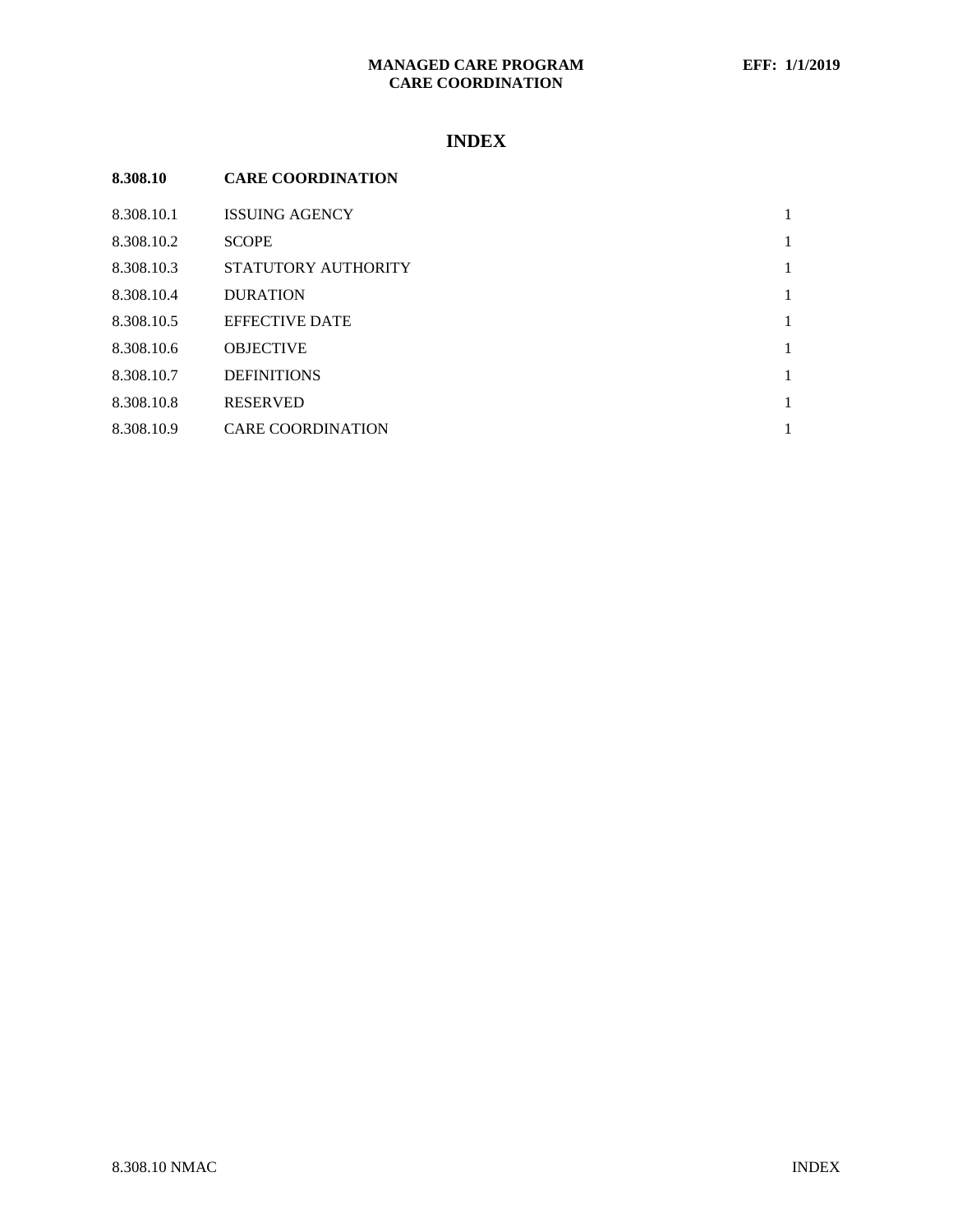### **TITLE 8 SOCIAL SERVICES CHAPTER 308 MANAGED CARE PROGRAM PART 10 CARE COORDINATION**

<span id="page-1-0"></span>**8.308.10.1 ISSUING AGENCY:** New Mexico Human Services Department (HSD). [8.308.10.1 NMAC - Rp, 8.308.10.1 NMAC, 5/1/2018]

<span id="page-1-1"></span>**8.308.10.2 SCOPE:** This rule applies to the general public. [8.308.10.2 NMAC - Rp, 8.308.10.2 NMAC, 5/1/2018]

<span id="page-1-2"></span>**8.308.10.3 STATUTORY AUTHORITY:** The New Mexico medicaid program and other health care programs are administered pursuant to regulations promulgated by the federal department of health and human services under Title XIX of the Social Security Act as amended or by state statute. See Section 27-1-12 et seq., NMSA 1978.

[8.308.10.3 NMAC - Rp, 8.308.10.3 NMAC, 5/1/2018]

<span id="page-1-3"></span>**8.308.10.4 DURATION:** Permanent. [8.308.10.4 NMAC - Rp, 8.308.10.4 NMAC, 5/1/2018]

<span id="page-1-4"></span>**8.308.10.5 EFFECTIVE DATE:** May 1, 2018, unless a later date is cited at the end of a section. [8.308.10.5 NMAC - Rp, 8.308.10.5 NMAC, 5/1/2018]

<span id="page-1-5"></span>**8.308.10.6 OBJECTIVE:** The objective of this rule is to provide instructions for the service portion of the New Mexico medical assistance programs (MAP). [8.308.10.6 NMAC - Rp, 8.308.10.6 NMAC, 5/1/2018]

#### <span id="page-1-6"></span>**8.308.10.7 DEFINITIONS:** [**RESERVED**]

<span id="page-1-7"></span>**8.308.10.8** [**RESERVED**]

[8.308.10.8 NMAC - Rp, 8.308.10.8 NMAC, 5/1/2018]

# <span id="page-1-8"></span>**8.308.10.9 CARE COORDINATION:**

#### **A. General requirements:**

**(1)** Care coordination services are provided and coordinated with the eligible recipient member and his or her family, as appropriate. Care coordination involves, but is not limited to, the following: planning treatment strategies; developing treatment and service plans; monitoring outcomes and resource use; coordinating visits with primary care and specialists providers; organizing care to avoid duplication of services; sharing information among medical and behavioral care professionals and the member's family; facilitating access to services; and actively managing transitions of care, including participation in hospital discharge planning. Managed care organizations (MCOs) may delegate care coordination functions through a full delegation model or a shared functions model, while retaining oversight of all care coordination activities.

**(a)** Full delegation model allows the MCO to delegate the full set of care coordination functions to a provider/health system (delegate) through a value-based purchasing (VBP) arrangement.

**(b)** Shared functions model allows the MCO to delegate some care coordination functions such as conducting health risk assessments, conducting comprehensive needs assessments, conducting periodic touch points, coordinating referrals to community services, and locating and engaging difficult to engage medicaid members.

**(2)** Every member has the right to refuse to participate in care coordination. In the event the member refuses this service, the managed care organization (MCO) or MCO delegate will document the refusal in the member's file and report it to HSD. The member remains enrolled with the MCO with no reduction in the availability of services.

**(3)** If a native American member requests assignment to a native American care coordinator, the MCO or MCO delegate must employ or contract with a native American care coordinator or contract with a community health representative (CHR) to serve as the care coordinator.

**(4)** Individuals with special health care needs (ISHCN) require a broad range of primary, specialized medical, behavioral health and related services. ISHCN are individuals who have, or are at an increased